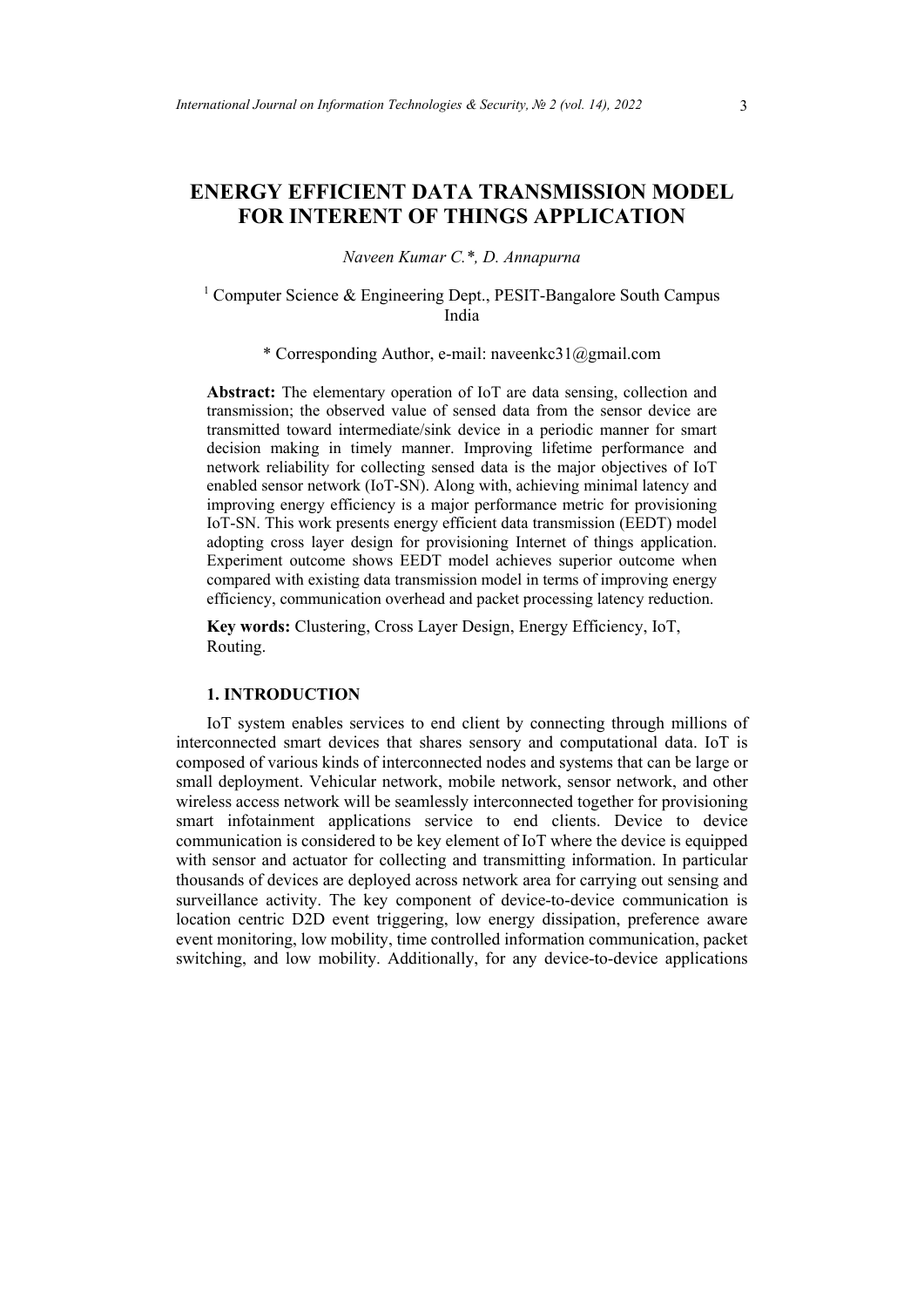sensing and communication nodes are the necessary endpoints. Nonetheless, without support of wireless personal area network technologies for example Bluetooth, ZigBee, and 6LoWPAN the endpoints cannot communicate directly with interconnected device or wireless communication network. Nonetheless, energy management of sensor network device are needed for wide adoption of these technologies, especially choosing right network routing mechanism play very important role in extending battery energy efficiency. This work assumes that in future IoT applications includes billions of actuator, tiny sensor devices, and other device are interconnected to form a self-organized and self-governed wireless communication environments without need of any human intervention. These IoT device will aid in improving quality of living of humans being in daily lives activities.

#### **2. LITERATURE SURVEY**

Reducing energy dissipation and improve lifetime of system is the main objective of network routing management in wireless machine-to-machine communication systems. In [1] presented LEACH (Low energy adaptive clustering hierarchy) routing design for WSN for improving energy efficiency of sensor node. The model showed benefit of using cluster-based routing rather than hop-based transmission. Nonetheless, as the size of network increases the LEACH protocol provides very poor result, i.e., they are not suitable for large network. This is because the CH (cluster head) closer to sink/gateway suffers from energy overhead. Thus, preserving energy in IoT enabled sensor network is a major focus for existing researchers. The energy efficient routing models for machine-to-machine sensor network are classified into hop-based and cluster-based routing model.

In [2] presented a fuzzy based clustering-based routing methodology for enhancing energy efficiency performance of larger WSN. However, similar to LEACH the model induce energy overhead among CH closer to the gateway node. To address [3] modeled a clustered based routing design for WSN using type-2 Fuzzy Logic (T2FL). The model distributed load among sensor device aiding WSN lifetime performance. However, the cluster-based routing methodology is modelled under homogenous communication environment. However, this model cannot provide real-time heterogeneity performance prerequisite of modern IoT enabled sensor network applications. Therefore, efficient routing methodologies are needed for meeting IoT application real-time prerequisite. In [4] modelled data collection scheme, to process data [5] presented efficient clustering technique and [6] modelled information prediction technique for cluster-based network. The model [4, 5], and [6] minimized energy dissipation of IoT nodes; nonetheless they did not consider addressing data transmission latency. For minimizing latency [7] adopted evolutionary computing for cluster formation; nonetheless induce computational overhead among sensor device. As a result, sensor device dies much early resulting in loss of connectivity in IoT network. In [8] modelled a routing methodology for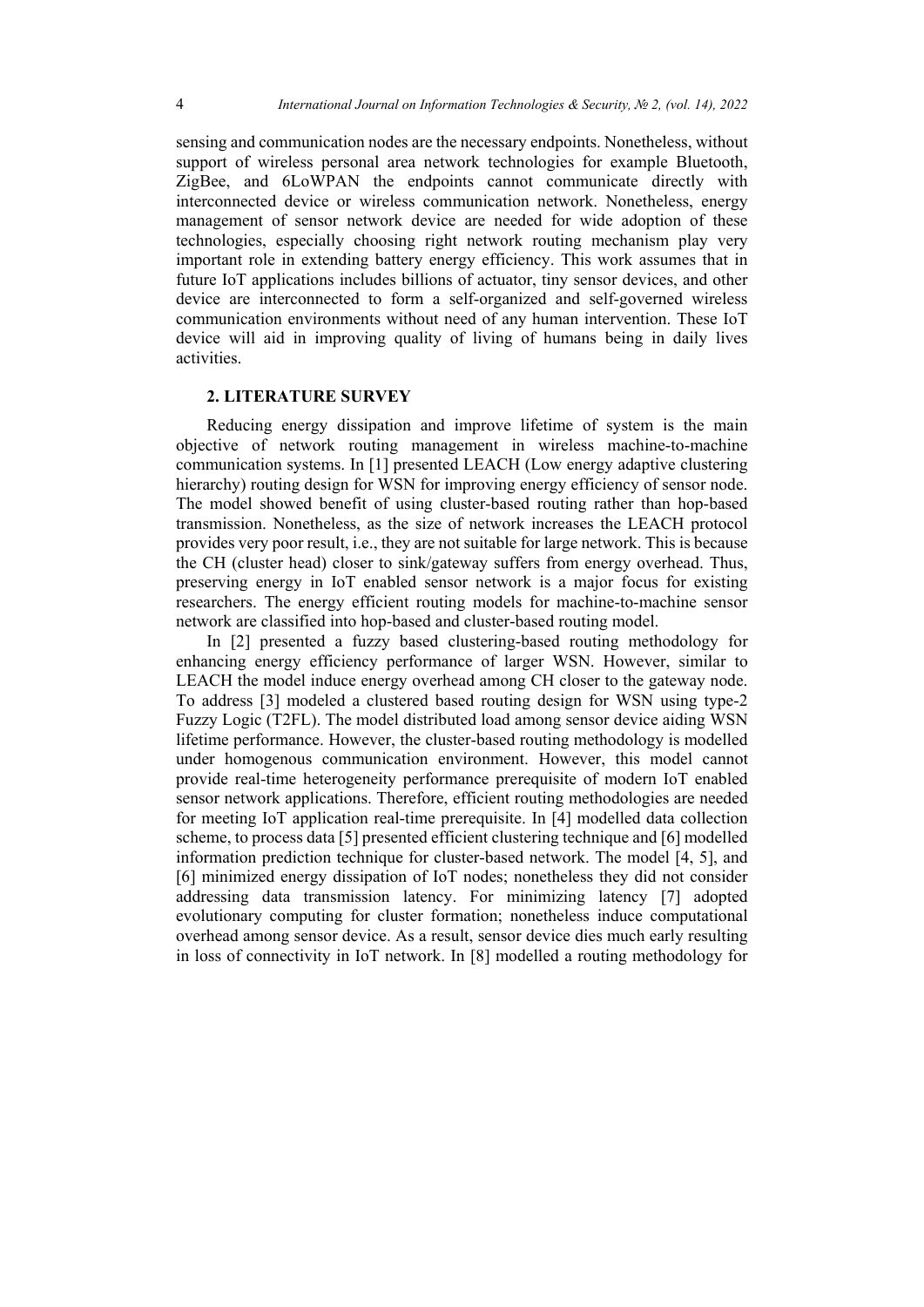heterogeneous WSN [10] that route packets to node toward gateway hub with less packet loss and energy consumption; nonetheless, did not addressed data transmission latency minimization problem under heterogeneous IoT enabled sensor network. Thus, for reducing data access latency and meeting energy constraint of sensor network number of models has been presented in [11-14]. In [15] presented fuzzy based cluster head selection and in [27] adopted multipath based transmission scheme. Both [15] and [16] achieved good result when compared with existing data transmission scheme. In [17], they have formulated an energy- effective routing algorithm. In this algorithm the resource allocation problem in each hop of the path is changed to some equivalent's convex optimization issues, which are settled by means of double decay. In [18], the investigation of Butterfly Optimization Algorithm (BOA) is utilized to check the ideal head bunch head from various gathering of hubs. In [19], the paper proposes a scientific categorization for the grouping of existing progressive steering conventions for WSNs and examines the usefulness and execution of existing various levelled directing algorithms. In [20], Optimal Cluster-Based Routing (Optimal-CBR), the energy effectiveness, and organization lifetime are further developed utilizing a progressive steering approach for applications on the IoT in the 5G climate and past. In [21], an original direction planning technique dependent on inclusion rate for different versatile sinks is introduced particularly for enormous scope WSNs. A further developed molecule swarm advancement (PSO) joined with transformation administrator is acquainted with search the stopping positions with ideal inclusion rate. However, did not considered dynamic varying nature of environmental condition [22]. Thus, result in improper scheduling leading to packet loss and loss of energy.

For overcoming research problems this work present a cross layer routing design for building energy efficient data transmission (EEDT) model for IoT enabled wireless sensor network. First, EEDT model deploy sensor device across IoT enabled wireless sensor network. Then the position of each device and its adjacent device are obtained using received signal strength. Second, the EEDT model present an efficient method for selecting cluster head that balance energy efficiency and improves network coverage. Third, present a probabilistic model for estimating packet loss within network and optimize the TDMA schedule for collecting packet in IoT enabled WSN. Lastly, transmit the packet with minimal energy consumption, a smaller number of hops and less packet failure route.

The main contribution of this work is as follows.

- Presented cross layer design for routing data in IoT enabled WSN.
- Presented CH selection method that improves energy efficiency and network coverage.
- MAC schedule is optimized based on current packet failure probability in dynamic manner. Packets are routed considering multi-objective parameter with minimal path, less latency with better energy efficacy.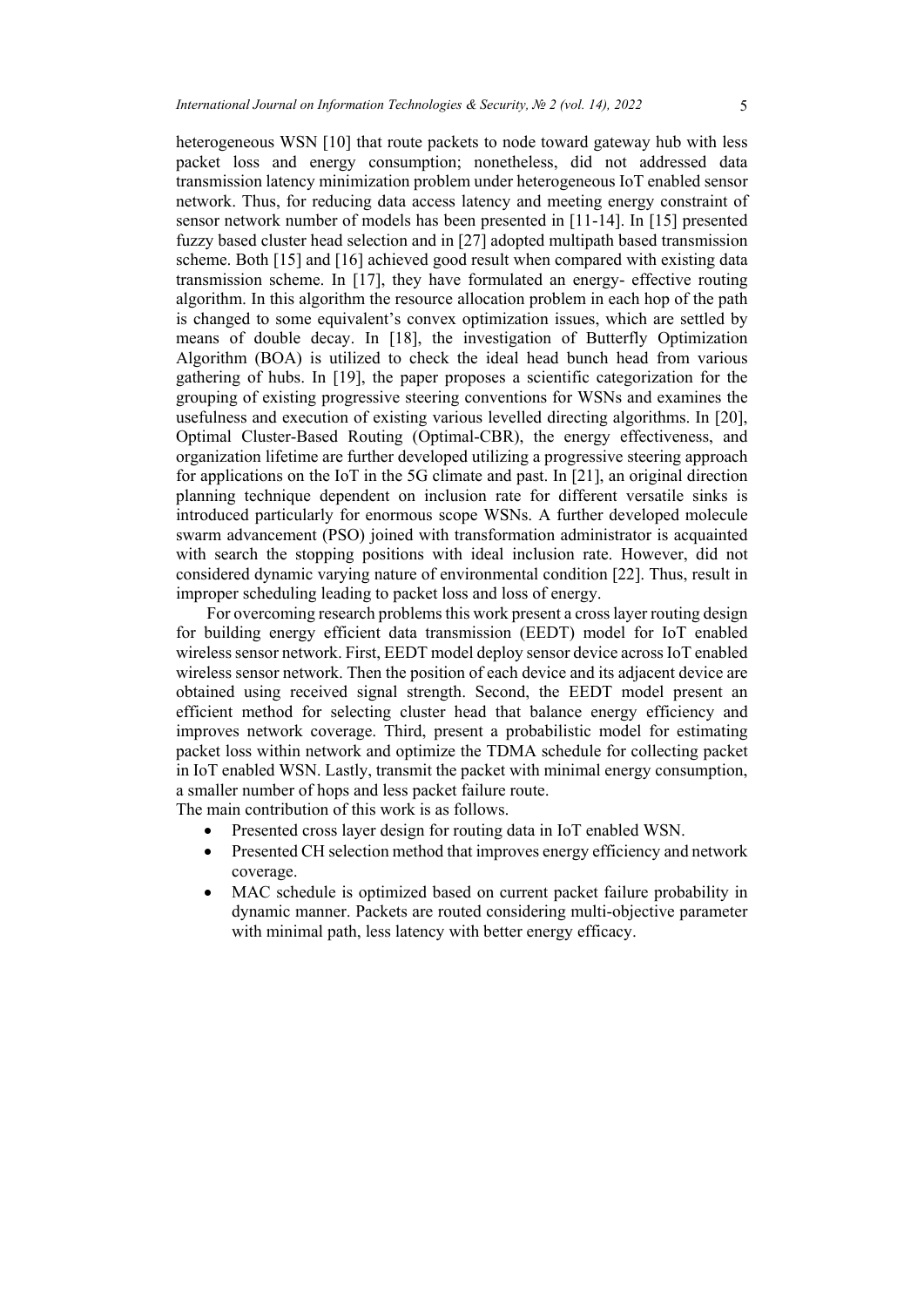## **3. ENERGY EFFICIENT DATA TRANSMISSION MODEL FOR INTERNET OF THINGS APPLICATIONS**

Here the IoT device are embedded with temperature sensor which are powered by battery for carrying out sensing operation. Further, the IoT device are placed randomly across sensing region and transmit sensed information to the edge device which act as a gateway server toward cloud computing environment for further analysis. For improving energy efficiency of IoT enabled network this work use cluster based communication. The cluster based communication is composed of two phase. First, intra cluster communication phase where IoT device will communicate with its cluster head IoT device. Second, inter cluster communication phase, the cluster head IoT device will transmit packet to its nearby cluster head IoT device towards edge broker.

**Cluster head selection**: In traditional model the cluster head device is selected based on threshold parameter. For example, in LEACH the cluster head is chosen considering IoT device with highest energy on particular instance of time (i.e., rounds). However, using existing cluster head scheme are not efficient in improving network coverage. Thus, affecting lifetime of IoT applications service. This is because in general the IoT device are deployed in random manner where some area will be denser where multiple overlapping devices will co exit and some areas are not denser where only one or two devices will be overlapping. For improving network coverage and lifetime of network this work present an improved threshold model for selection of cluster head.

First this work computes the overlapping IoT device distance p, where  $0 \le p \le$ 2P apart from each other as follows

$$
O_F = 2P^2 \left[ \theta - \frac{p}{2P} \sqrt{1 - \left(\frac{p}{2P}\right)^2} \right] \tag{1}
$$

where  $\theta$  can be estimated using following equation

$$
\theta = \cos^{-1}(p/2P) \tag{2}
$$

The normalized overlapping section of IoT device is obtained using following equation

$$
\omega = O_F / \pi P^2 = 2 \left[ \cos^{-1}(r) - r \sqrt{1 - r^2} \right] / \pi \tag{3}
$$

where  $\omega$  will be within 0 and 1,  $0 \le r \le 1$  and r depicts the mean ratio of CH IoT device with respect to IoT device considering particular interval of time. The  $r$  is computed using following equation

$$
r = p/2p \tag{4}
$$

For improving CH selection and enhance the lifetime and network coverage of IoT network this work gives different probability to different IoT device for being CH. This probability value will rely on normalized active coverage area with respect with maximum coverage region of respective IoT device. The active coverage area is described as the ration of active coverage area with respect to maximum coverage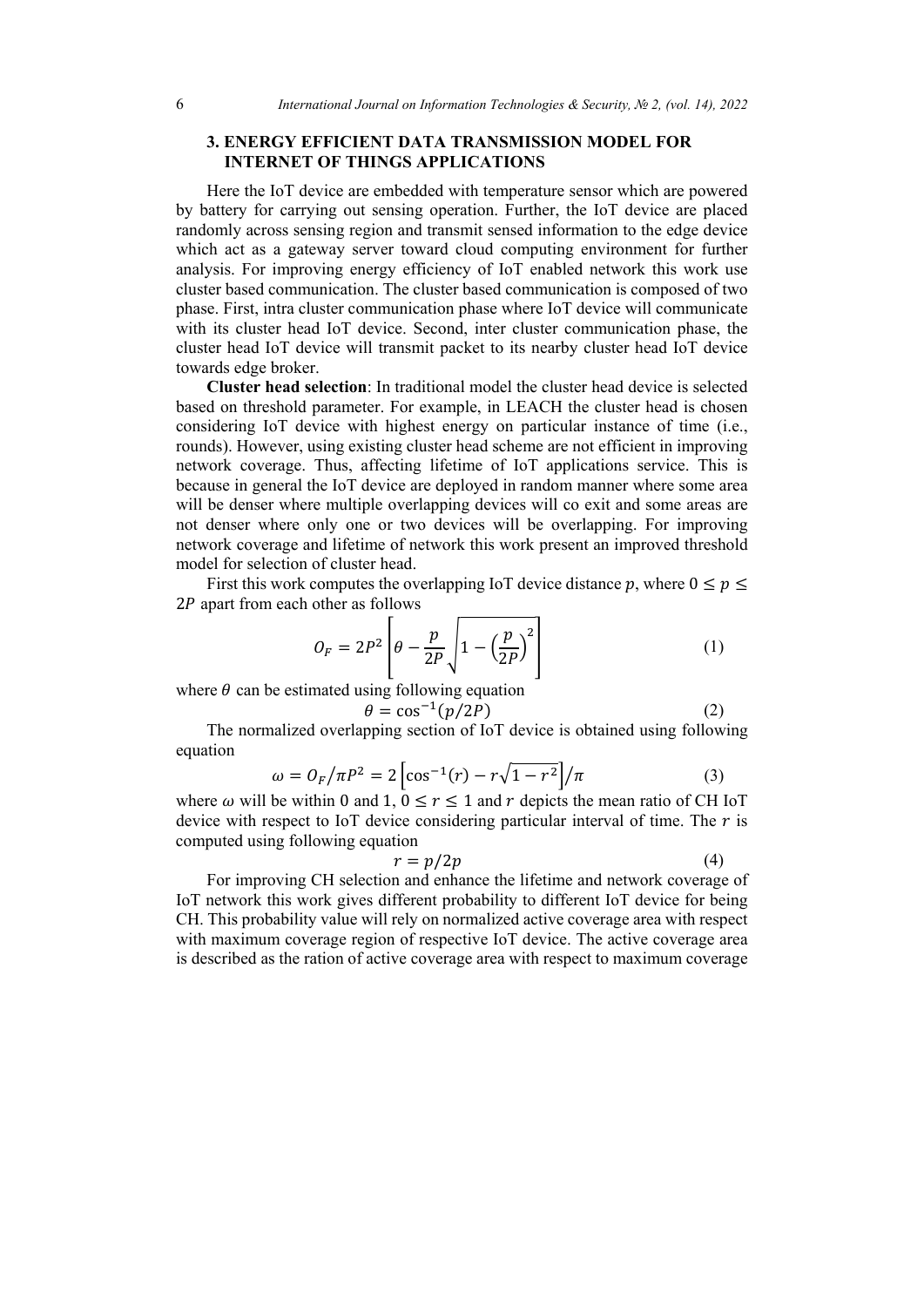area of respective IoT device. Thus, the normalized active coverage area of IoT devices can be computed as follows

$$
\mu = \mu_0 + \sum_{n=1}^{\infty} \frac{\mu_n}{n+1}.
$$
\n(5)

In above equation  $\mu$  will be range of (0,1). When the value of  $\mu$  is 1, then there are is no overlapped device for particular IoT device. Similarly, if the value of  $\mu$  is less than 1, then there are multiple overlapping IoT device for particular IoT device. Further, for obtaining normalized active coverage area of IoT device in network in energy efficient manner this work establishing equivalent distance  $\bar{P}$  using mean signal strength received  $R_p$  from adjacent device. This process is done during deployment process by exchanging a hello message. Subsequently, this work obtains normalized overlapping area  $\omega(d)$  for IoT device d using Eq. (1), and  $r = \bar{P}/2P$ . Then using Eq. (3), the normalized active coverage area can be established using following equation

$$
\mu(d) = \mu_0 + \frac{\mu_1}{2} = [1 - \omega(d)] + \frac{\omega(d)}{2} = 1 - \frac{\omega(d)}{2}
$$
(6)  
Using Eq. (6) will aid assuming less probability will be given to IoT device for

being cluster head with higher  $\mu(d)$ . Similarly, higher probability will be given to IoT device for being cluster head with lower  $\mu(d)$ . Therefore, this work changes the parameter  $r$  by considering  $r$  as parameter that is proportional with respect to IoT device *d* normalized overlapping coverage area as described below

$$
r(d) = \propto \propto \omega(d) \tag{7}
$$

where ∝ represent the average size of CH. Therefore, the improved threshold parameter  $H(d)$  for selecting CH IoT device d is established using following equation

$$
H(d) = \begin{cases} \frac{r(d)}{1 - r(d) \times [\varphi \text{mod}(1/r(d))]}, & \text{if } d \in \bar{S} \\ 0, & \text{otherwise.} \end{cases}
$$
(8)

where  $\varphi$ ,  $0 \le \varphi < \infty$ , depicts the present session instance (i.e., round),  $\bar{S}$  depicts the set of IoT device which have not been as a CH yet for certain session instance of time, *d* depicts the CH for current session instance  $1/r(d)$ . In this manner in each round the IoT devices are elected as CH with different probabilities. Using Eq. (8), the IoT device with smaller  $\mu(d)$  will be given higher probabilities (i.e., higher  $r(d)$ ) being CH with short interval of time. Similarly, the IoT device with higher  $\mu(d)$  will be given lesser probabilities being CH with higher interval of time. Further, it is noted that higher  $\mu(d)$  improves energy efficiency and smaller  $\mu(d)$  induces overhead for being CH. From this it can be seen the proposed CH selection method using normalized active coverage area enhance the performance of IoT network. After electing cluster heads, each member IoT devices will communicate with respective cluster head IoT device on a given slot time using Time Division Medium Access. Further, keeping sensor device active all the time induces energy overhead.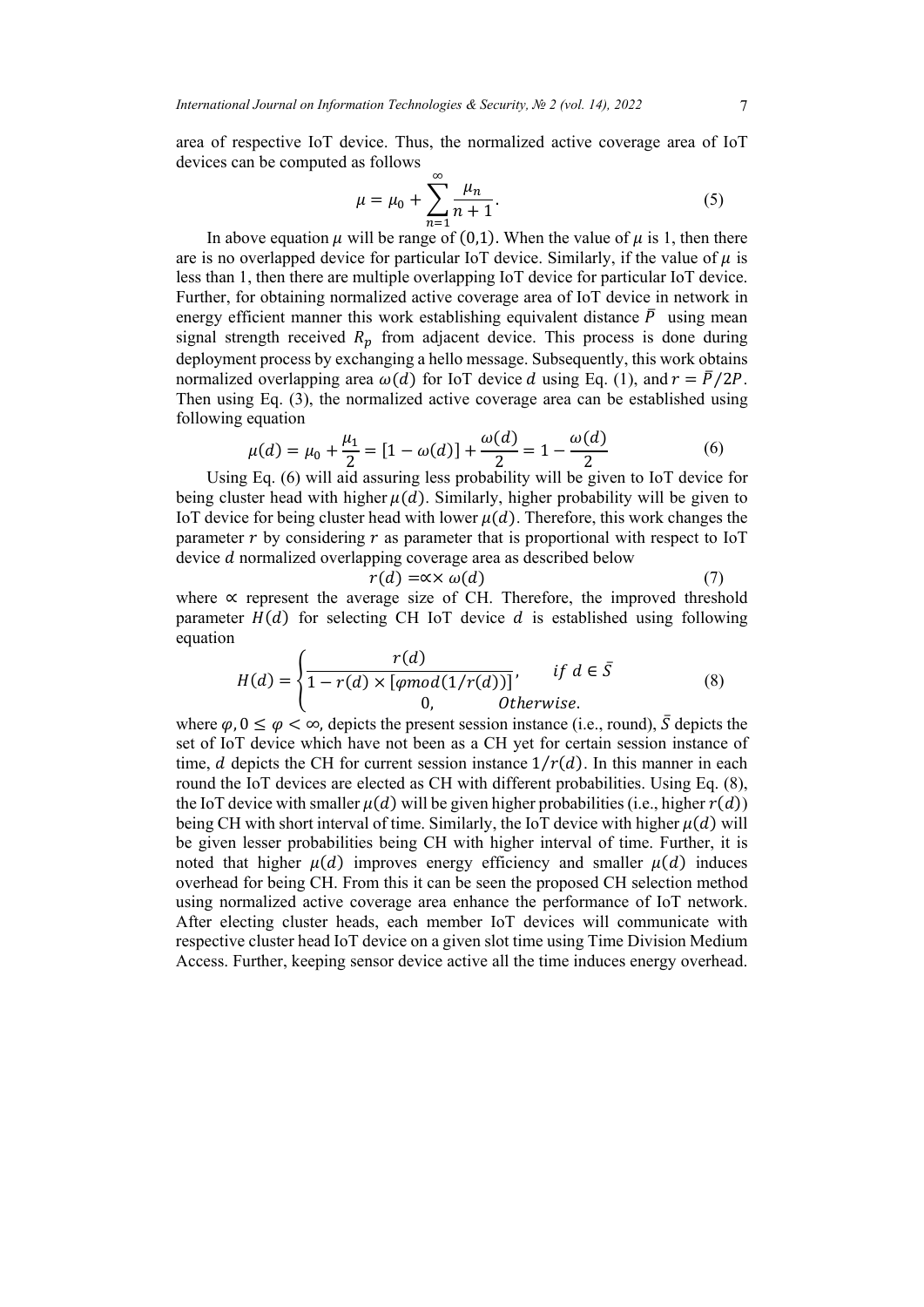Thus, only few numbers of IoT device will be active at the time within IoT network. Thus, may affect the packet transmission performance. Therefore, this work computes the packet failure probability and brings good tradeoffs to achieve better transmission with minimal energy dissipation and less latency. The packet failure probability will depend on number of neighbors the cluster head will have, which can be computed as follows

$$
\mathcal{F}_d(d) = (\delta \pi S^2)^d e^{-\gamma \pi S^2} / \delta!, \ \ \delta = 0, 1, 2, 3, \dots \infty
$$
 (9)

Let us assume that all the member device will decode packet successfully and the received Signal to Noise Ratio (SNR)  $\gamma$ , at distance s from the CH IoT device under Rayleigh fading channel can be obtained using following equation

$$
\gamma_r = \frac{G D_r |c|^2}{s^2} \mathcal{N}_0 \tag{10}
$$

where  $\mathcal G$  can be computed using following equation

$$
G = \frac{(G_{Tr}G_{Re}\lambda^2)}{(L_m F_n (4\pi)^2)}
$$
(11)

where  $D_t$ , depicts per bit energy dissipation of intra cluster communication,  $|c|$ depicts Rayleigh distribution (i.e., the channel gain between transmitter and receiving device (i.e., cluster head),  $\mathcal{N}_0$  represent the Gaussian noise power at receiving device,  $\lambda$  depict carrier wavelength,  $G_{Tr}$  depicts the sender antenna gain,  $\mathcal{G}_{Re}$  represent receiver antenna gain,  $L_m$  depicts additive noise of IoT devices, and  $F_n$  describes the receiver noise parameter. Therefore, the mean bit error rate ( $BER$ ) for respective  $s$  and  $D_t$ , can be established using following equation

$$
L_t^b = D(\mathbb{Q}(2\gamma_t)) \cong \frac{s^2 \mathcal{N}_0}{4gD_t}
$$
\n(12)

where  $D(\cdot)$  describe the mean parameter corresponding to distribution of  $|\mathcal{C}|$  and  $\mathbb{Q}(y)$  represent Q-function, which can be computed using following equation

$$
\mathbb{Q}(y) = \left(\frac{1}{\sqrt{2\pi}}\right) \int_{y}^{\infty} e^{-x^2/2} dx \tag{13}
$$

Let *B* describe the packet size. Thus, the packet failure probability  $L_t^p$  can obtained using following equation

$$
L_r^p = 1 - \left(1 - L_r^b\right)^B \tag{14}
$$

Further, the s among CH's and its respective cluster head respective neighbouring IoT device within each cluster, the probability density function can be estimated using following equation

$$
\mathcal{F}_s(s) = \frac{2s}{S_t^2}, S_t \ge s > 0
$$
\n(15)

As  $L_t^b$  is generally very small, thus this work considers  $1 - \left(1 - L_t^b\right)^B \cong BL_t^b$ . Thus, using Eq. (14) and Eq. (15) the average packet failure probability within cluster and among cluster head can be obtained using following equation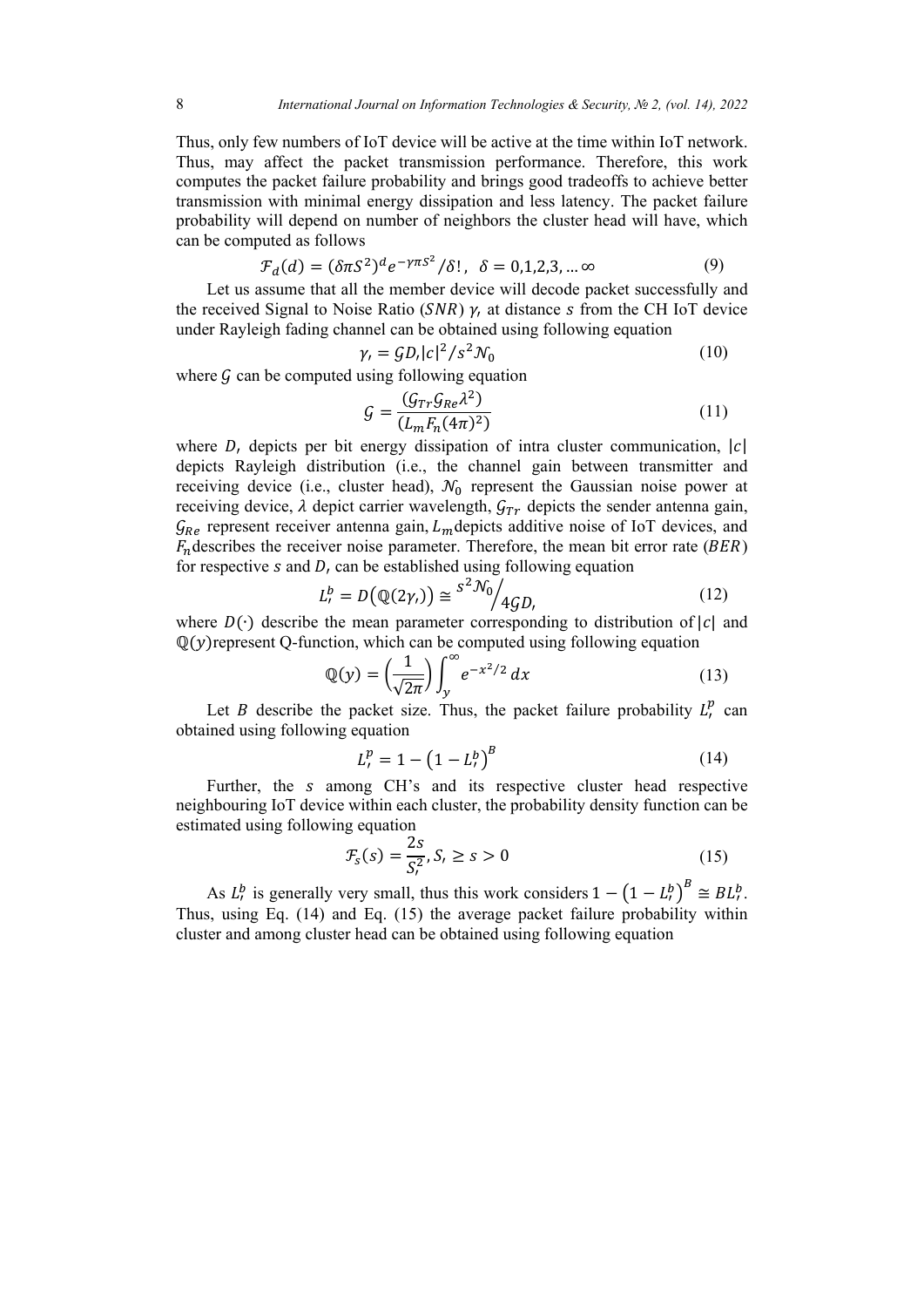*International Journal on Information Technologies & Security, № 2 (vol. 14), 2022* 9

$$
\vec{L}_t^p \cong \int_0^{S_1} B \left( \frac{s^2 \mathcal{N}_0}{4gD_t} \right) \frac{2s}{s^2} ds = \frac{B \mathcal{N}_0 S_t^2}{8gD_t} \tag{16}
$$

After electing cluster head and obtaining packet failure probability, next this work establishes efficient routing path  $L_M$  that minimize energy dissipation with less latency using following equation

$$
L_{\mathcal{M}} = \mathcal{E}_{\nu} + \mathcal{G}_{l} + \bar{\mathcal{G}}_{l} + \vec{L}_{r}^{p}
$$
 (17)

where  $\varepsilon_v$  depicts residual energy of each IoT device which can be computed using first order transceiver energy model,  $\mathcal{G}_l$  describe the predictable hop size, and  $\mathcal{G}_l$ describe inverse of predictable hop size. The proposed energy efficient data transmission model minimizes latency and energy dissipation for transmitting packet in IoT network.

#### **4. SIMULATION ANALYSIS AND RESULTS**

The system environment considered for experimental studies are as follows. Experiment is conducted on Intel quad core processor with 8 GB RAM on Windows 10 operating system. The results have been simulated using the SENSORIA simulator is considered for experimental study. The algorithm of proposed EEDT and LEACH is modelled using  $C++$  and  $C#$  programing language. The parameter considered for evaluating performance of EEDT and LEACH through simulation study is shown in Table 1.

| <b>Parameter</b>                                      | Value                          |
|-------------------------------------------------------|--------------------------------|
| IoT enabled WSN area                                  | $50meters \times 50meters$     |
| Number of IoT communication gateway                   | 1                              |
| Number of IoT devices                                 | 500 to 1000                    |
| Transmission range of each IoT device                 | 5 meters                       |
| Sensing range of each IoT device                      | 3 meters                       |
| Initial energy of each IoT devices                    | $0.1 - 0.2$ Joules (j)         |
| Radio energy dissipation of IoT devices               | $50$ nj/bit                    |
| IoT environment control packets length                | 248 bits                       |
| IoT environment data packets length                   | 2000 bits                      |
| IoT environment data transmission speed               | 100 bit/seconds                |
| IoT environment bandwidth                             | 10000 bit/seconds              |
| IoT environment sensing event time                    | 0.1seconds                     |
| Types of IoT device used for sensing environment      | Temperature                    |
| IoT environment Idle phase energy consumption (Eelec) | $50$ nj/bit                    |
| IoT environment signal amplification energy (Emp)     | $100$ $p$ <i>J</i> / $bit$ /m2 |

*Table 1. Network parameter configuration used for performance analysis of EEDT and LEACH*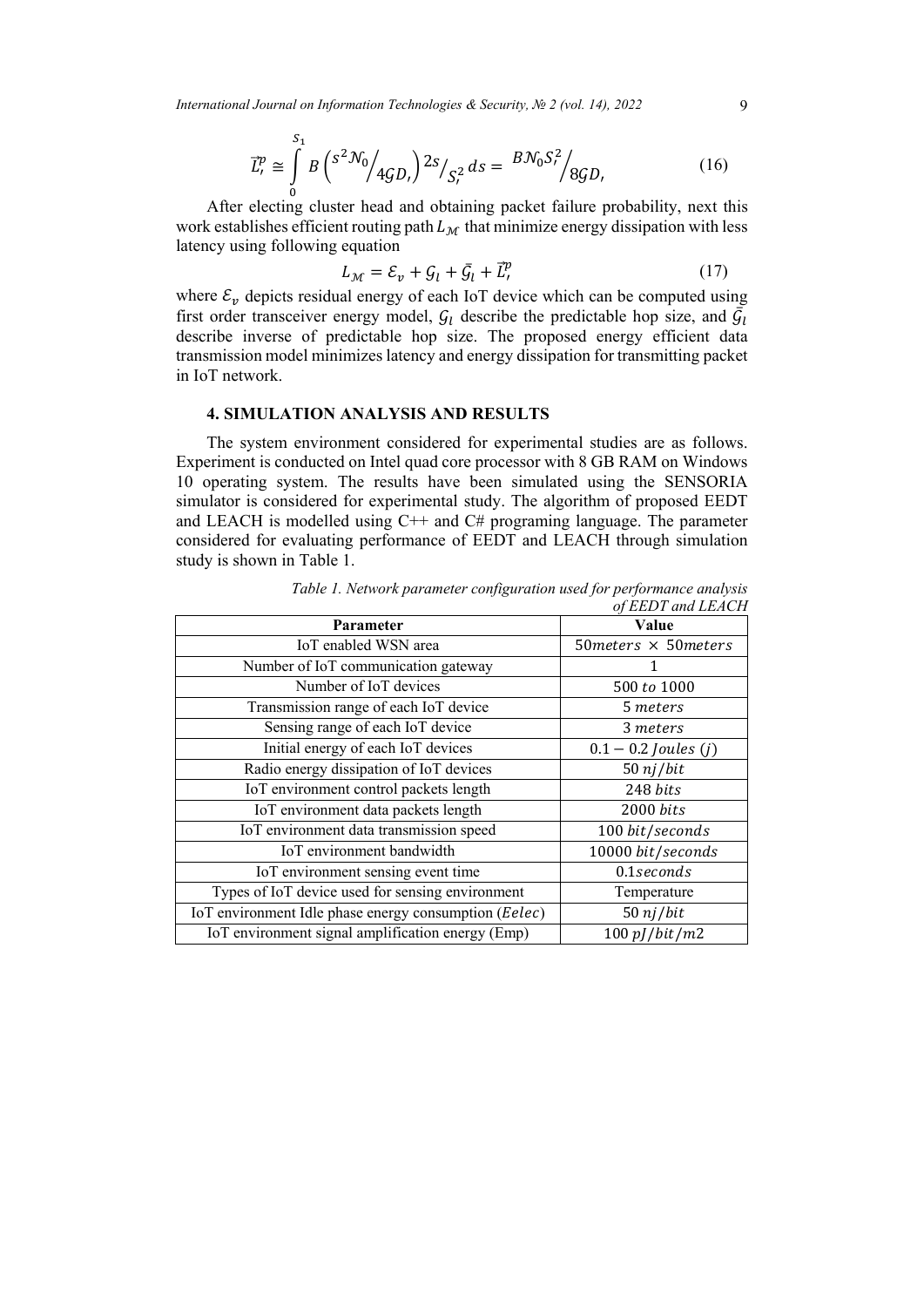### **4.1. Internet of things Enabled Sensor network Lifetime Performance Evaluation**

Here experiments are carried out for evaluating network lifetime performance of EEDT over LEACH. Two case study is considered for evaluating network lifetime performance. In first case network lifetime performance is evaluated in terms of total IoT device death. The network lifetime performance evaluation is carried out by varying the IoT device considering fixed network area as shown in Figure1. A lifetime performance improvement of 68.37%, 76.65%, 83.17%, 84.12%, 84.06% and 85.28% is achieved by EEDT over LEACH considering 500, 600, 700, 800, 900 and 1000 IoT nodes, respectively. The EEDT improves energy efficiency of IoT enabled sensor network by 80.27% on an average considering varied IoT device configuration over LEACH routing model. From Figure1, it can be stated when IoT device density are increased the LEACH lifetime performance decreases whereas the EEDT is stable irrespective of IoT device size. In second case, network lifetime performance is evaluated in terms of first IoT device death. The network lifetime performance evaluation is carried out by varying the IoT device considering fixed network area as shown in Figure 2.



*Figure 1. IoT-SN lifetime outcome under varied IoT device considering Total IoT Death*



*Figure 2. IoT-SN lifetime outcome under varied IoT device considering First IoT Death*

A lifetime performance improvement of 81.89%, 76.98%, 88.06%, 92.35%, 89.65% and 88.378% is achieved by EEDT over LEACH considering 500, 600, 700, 800, 900 and 1000 IoT devices respectively. The EEDT improves energy efficiency of IoT enabled sensor network by 86.22% on an average considering varied IoT device configuration over LEACH routing model. From Fig. 2 it can be stated when IoT device density is increased the LEACH lifetime performance decreases whereas the EEDT is stable irrespective of IoT device size.

## **4.2. Internet of Things Sensor Network Communication Overhead Performance Analysis**

Experiments are conducted to evaluate the network communication overhead performance of proposed EEDT over LEACH. The network communication overhead performance evaluation is carried out by varying the IoT device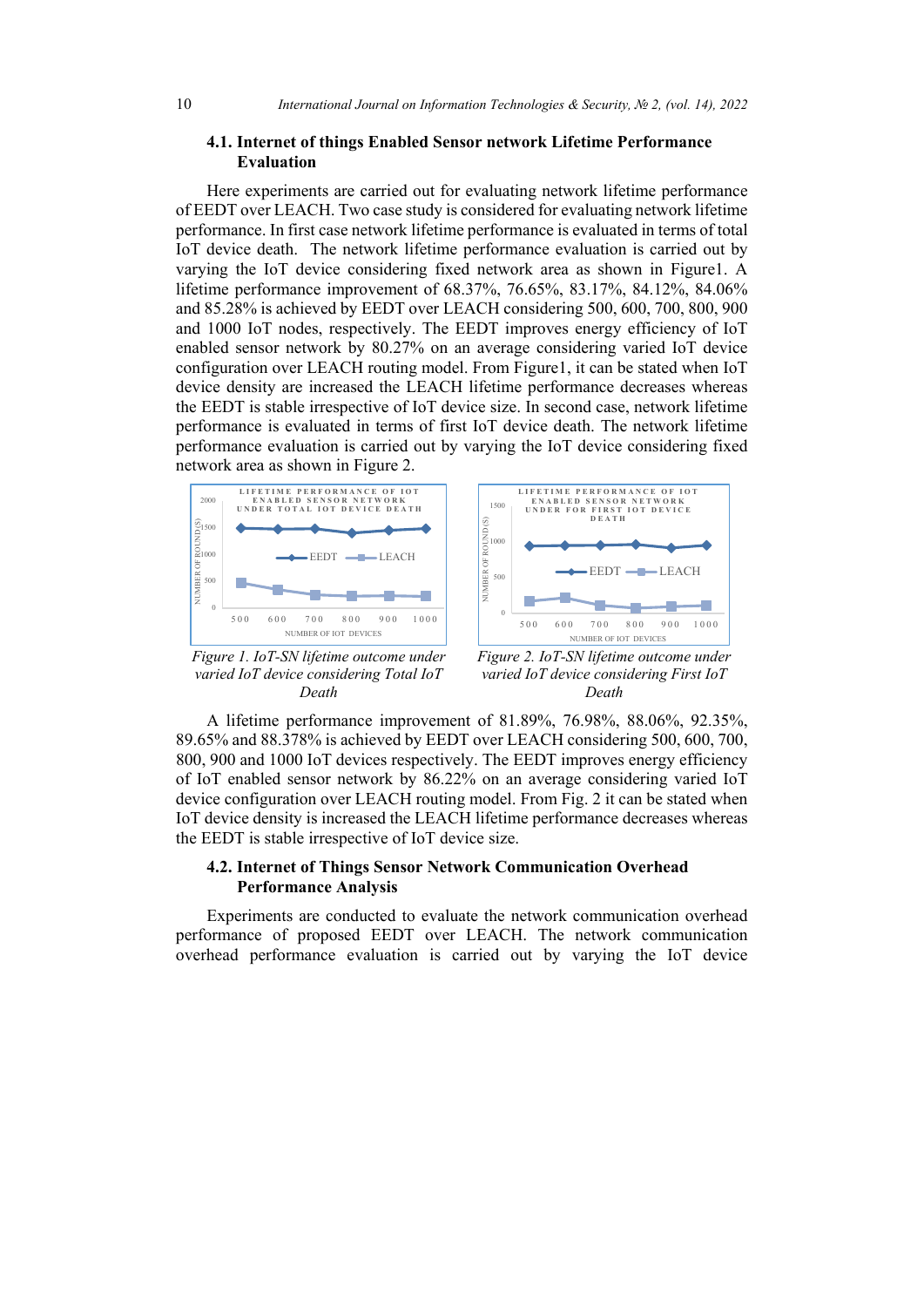considering fixed network area as shown in Fig. 3. A communication overhead reduction of 16.81%, 9.01%, 39.78%, 34.39%, 40.57% and 51.54% is achieved by EEDT over LEACH considering 500, 600, 700, 800, 900 and 1000 IoT devices respectively. The EEDT reduces communication overhead of IoT enabled sensor network by 32.03% on an average considering varied IoT device configuration over LEACH routing model. It can be seen from Figure 3 when IoT device density are increased both EEDT and LEACH communication overhead increases.

## **4.3. Internet of Things Sensor Network Data Processing Latency Performance Analysis**

Experiments are conducted to evaluate the network data processing latency overhead performance of proposed EEDT over LEACH. The network data processing latency performance evaluation is carried out by varying the IoT device considering fixed network area as shown in Figure 4.



*performance analysis considering varied IoT devices*



A data processing latency reduction of 57.76%, 52.34%, 51.05%, 59.46%, 52.28% and 51.54% is achieved by EEDT over LEACH considering 500, 600, 700, 800, 900 and 1000 IoT devices, respectively. The EEDT reduces communication latency of IoT enabled sensor network by 52.83% on an average considering varied IoT device configuration over LEACH routing model.

### **4.4. Comparative Analysis of EEDT over State-of-art Routing Methodologies for IoT enabled Sensor Network**

The outcome achieved by EEDT and various other recent routing methodologies over leach protocol is shown in Table 2 and 3 considering first IoT device death and Total IoT device death, respectively. From Table 2 and 3 it can be seen EEDT model achieves much better lifetime performance when compared with existing routing methodologies [2, 3, 7, 8, 9, 15, 16]. From result attained it is seen the EEDT model improves network coverage irrespective IoT device density under heterogeneous IoT enabled sensor network.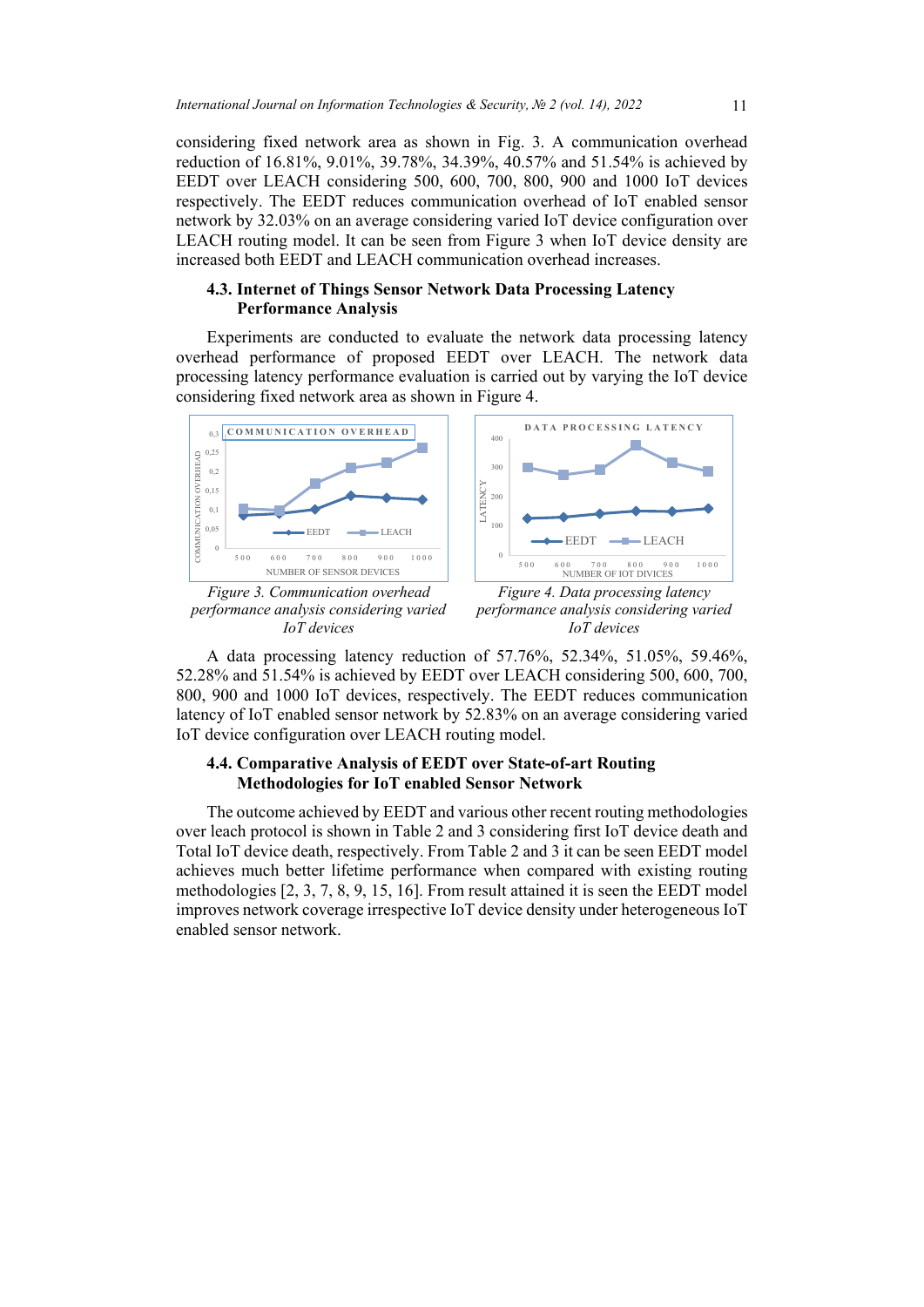|                                         | <i>Over LEACH under first for device death</i> |
|-----------------------------------------|------------------------------------------------|
| <b>Algorithm</b>                        | Lifetime performance over                      |
|                                         | <i>LEACH</i> routing methodologies             |
| <b>Fuzzy Logic Based Clustering [7]</b> | 56.7%                                          |
| <b>EEDT</b> [Proposed Model]            | 86.22%                                         |

*Table 2. EEDT and existing routing methodologies network performance improvement over LEACH under first IoT device death*

*Table 3. EEDT and existing routing methodologies network lifetime performance improvement over LEACH under Total IoT device death*

| Algorithm                                          | Lifetime performance over          |
|----------------------------------------------------|------------------------------------|
|                                                    | <b>LEACH</b> routing methodologies |
| Fuzzy logic-based clustering [7]                   | 25.0%                              |
| Energy efficient clustering algorithm using type 2 | 50.0%                              |
| fuzzy $[8]$                                        |                                    |
| Self-organizing CH selection model [16]            | 55.0%                              |
| Cluster tree topology [18]                         | 44.0%                              |
| Energy efficient reliable routing [9]              | 15.0%                              |
| PFuzzyACO [21]                                     | 36.48%                             |
| Multipath data transmission using fuzzy and cat    | 80.27%                             |
| swarm optimization [22]                            |                                    |
| EEDT[Proposed Model]                               | 80.27                              |

#### **5. CONCLUSION**

Minimizing energy consumption of sensor device is most desired. Many approaches has been presented in recent times to minimize energy consumption. This work presents EEDT adopting cross layer design. The EEDT model improves energy efficiency of IoT enabled WSN with less latency and computation overhead. Considering first IoT device death, an average energy efficiency improvement of 80.27% is achieved by EEDT over LEACH and considering total IoT device death average energy efficiency improvement of 86.22% is achieved by EEDT over LEACH. Further, EEDT model improve energy efficiency by 13.92% over multipath data transmission using fuzzy and cat swarm optimization model. The EEDT reduces communication overhead and data access latency by 32.03% and 52.83%, respectively over LEACH protocol. The overall result achieved shows the efficiency of EEDT over state of-art model Fuzzy logic based clustering [2], Energy efficient clustering algorithm using type 2 fuzzy [3], Self-organizing CH selection model [7], Cluster tree topology Energy efficient reliable routing [18], Energy efficient reliable routing [9], PFuzzyACO [15], Multipath data transmission using fuzzy and cat swarm optimization [16]. The future work would consider performance evaluation considering other network parameters and would considering provisioning real-time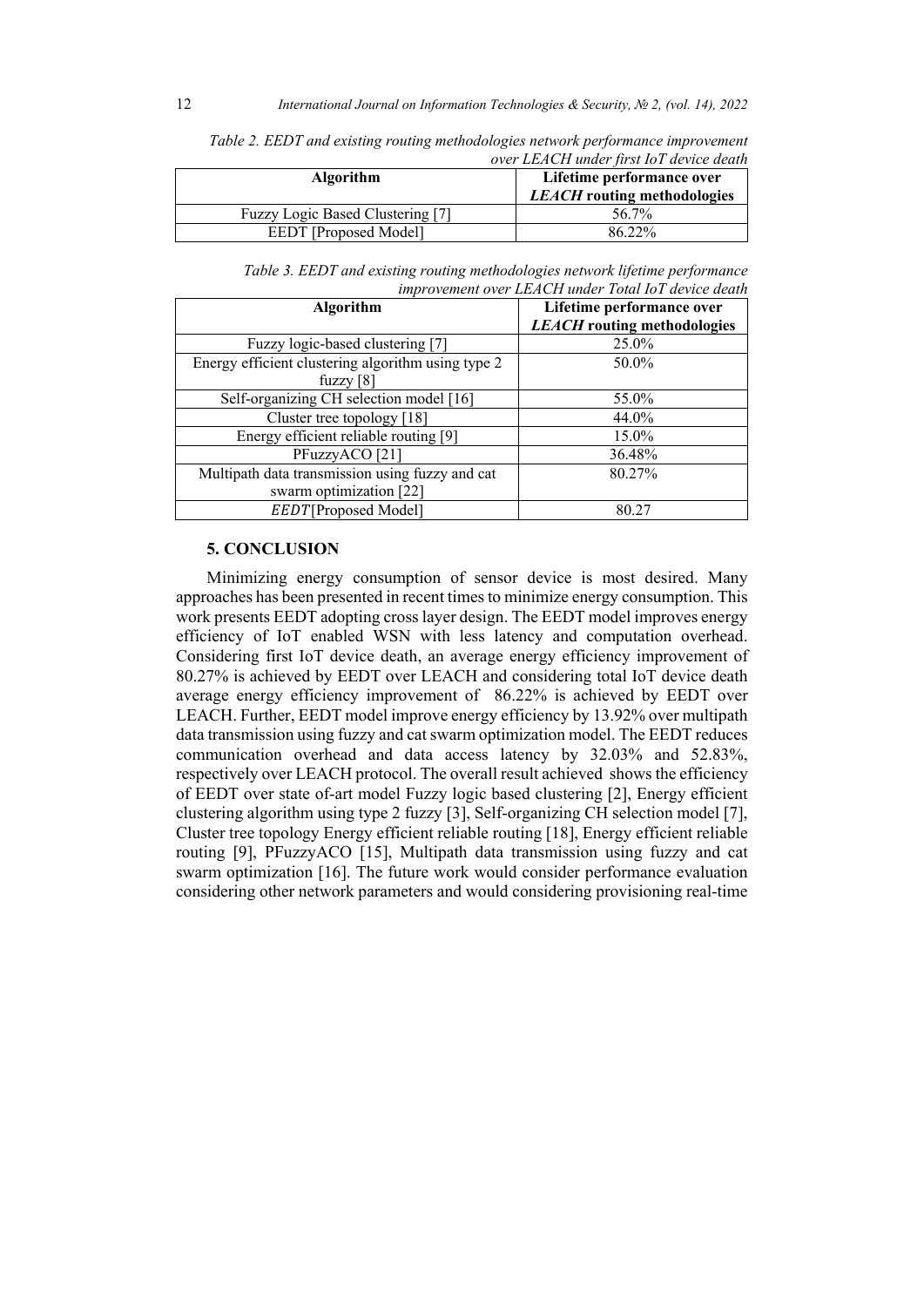workload scheduling adopting cloud computing environment and provide simple security model for EEDT.

#### **REFERENCES**

- [1] Liang, H., Yang, S., Li, L. *et al.* Research on routing optimization of WSNs based on improved LEACH protocol. *Journal of Wireless Communication Network*, 194, 2019 pp:1-12. https://doi.org/10.1186/s13638-019-1509-y
- [2] A. Al-Hussain, Enaam & Al-Suhail, Ghaida. E-FLEACH: An Improved Fuzzy Based Clustering Protocol for Wireless Sensor Network, *Iraqi Journal for Electrical and Electronic Engineering*, 17, 2021, pp:190-197. doi:10.37917/ijeee.17.2.21.
- [3] P. Nayak and B. Vathasavai. Energy Efficient Clustering Algorithm for Multi-Hop Wireless Sensor Network Using Type-2 Fuzzy Logic, *IEEE Sensors Journal*. vol. 17, no. 14, 2017, pp: 4492-4499.
- [4] K. L. M. Ang; J. K. P. Seng; A. M. Zungeru. Optimizing Energy Consumption for Big Data Collection in Large-Scale Wireless Sensor Networks with Mobile Collectors, *IEEE Systems Journal*, No.99, 2017, pp.1-11.
- [5] S. Rani, S. H. Ahmed, R. Talwar and J. Malhotra. Can Sensors Collect Big Data? An Energy-Efficient Big Data Gathering Algorithm for a WSN. *IEEE Transactions on Industrial Informatics*, vol. 13, no. 4, 2017, pp. 1961-1968.
- [6] X. Liu, J. Li, Z. Dong and F. Xiong. Joint Design of Energy-Efficient Clustering and Data Recovery for Wireless Sensor Networks. *IEEE Access*, vol. 5, 2017, pp. 3646- 3656.
- [7] W. Twayej, M. Khan and H. S. Al-Raweshidy. Network Performance Evaluation of M2M With Self Organizing Cluster Head to Sink Mapping, *IEEE Sensors Journal*, vol. 17, no. 15, 2017, pp. 4962-4974.
- [8] Z. Hong, R. Wang and X. Li. A clustering-tree topology control based on the energy forecast for heterogeneous wireless sensor networks, *IEEE/CAA Journal of Automatica Sinica*, vol. 3, no. 1, 2016, pp. 68-77.
- [9] H. K. Deva Sarma, R. Mall and A. Kar. E2R2: Energy-Efficient and Reliable Routing for Mobile Wireless Sensor Networks, *IEEE Systems Journal*, vol. 10, no. 2, 2016, pp. 604-616.
- [10] F. Gianluigi, Z. Mengjia, H. Xu, Z. Bo, F. Xiangxiang. A Heterogeneous Energy Wireless Sensor Network Clustering Protocol, *Wireless Communications and Mobile Computing*, vol. 1530-8669, 2019, pp. 1-16.
- [11] T. Qiu, Y. Zhang, D. Qiao, X. Zhang, M. L. Wymore, and A. K. Sangaiah. A robust time synchronization scheme for industrial Internet of Things, *IEEE Transactions on Industrial Information*, vol. 14, no. 8, 2018, pp. 3570-3580.
- [12] Y. Liu et al. QTSAC: An energy-efficient MAC protocol for delay minimization in wireless sensor networks, *IEEE Access*, vol. 6, 2018, pp. 8273-8291.
- [13] F. F. Jurado-Lasso, K. Clarke and A. Nirmalathas. A Software-Defined Management System for IP-Enabled WSNs, *IEEE Systems Journal*, vol. 14, no. 2, 2020, pp. 2335- 2346.
- [14] Xiang, Xuemei & Liu, Wei & Wang, Tian & Xie, Mande & Li, Xiong & Song, Houbing & Liu, Anfeng & Zhang, Guoping. Delay and energy-efficient data collection schemebased matrix filling theory for dynamic traffic IoT, *EURASIP Journal on Wireless Communications and Networking*, 2019, pp.1-15.